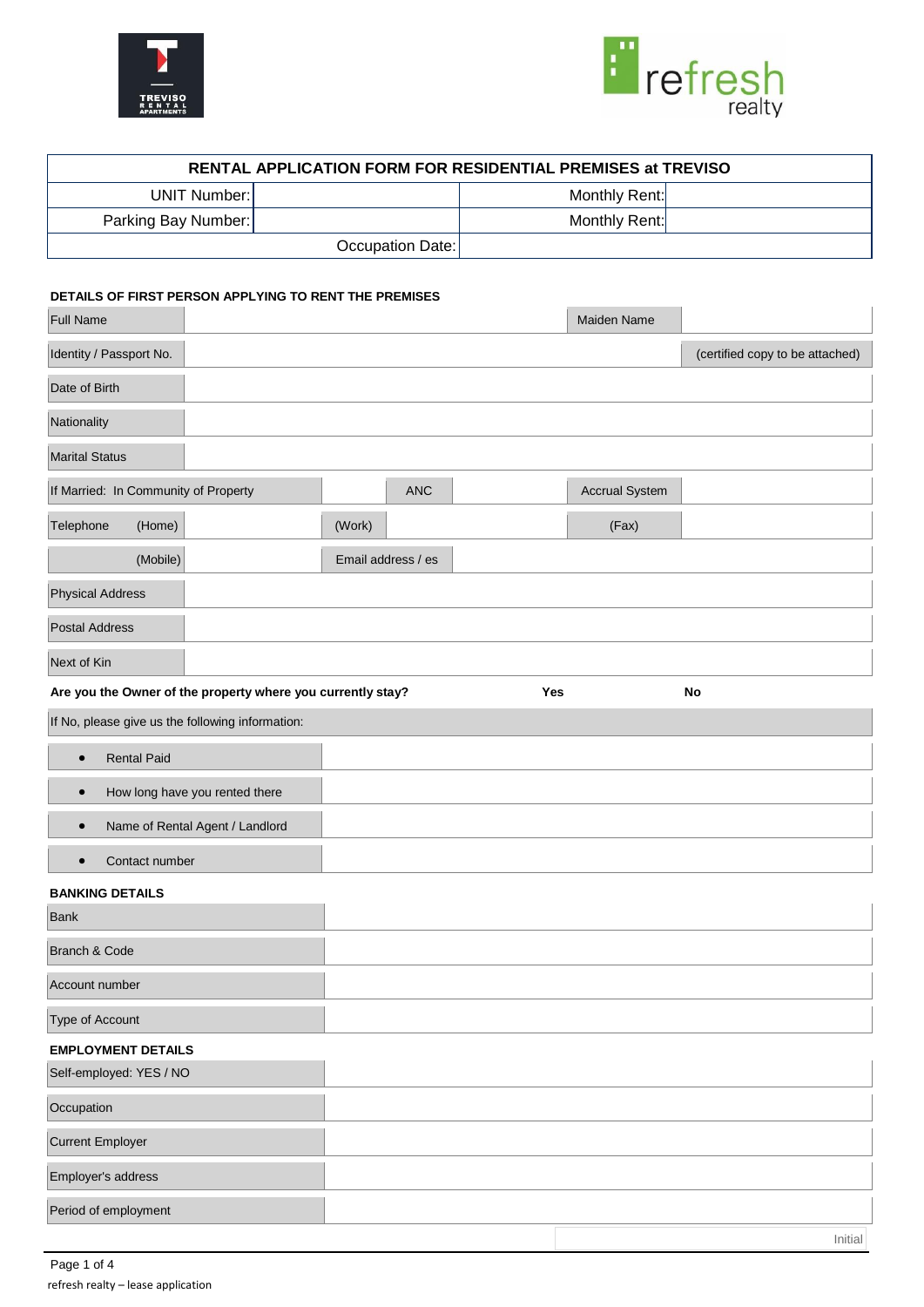## **AFFORDABILITY DETAILS**

| Gross monthly salary (before deductions & tax) | (certified copy of payslip attached) |
|------------------------------------------------|--------------------------------------|
| Net monthly salary                             | (certified copy of payslip attached) |
| Salary payment date                            |                                      |
| Current monthly expenses                       |                                      |

## *DETAILS OF SECOND PERSON APPLYING TO RENT THE PREMISES*

| <b>Full Name</b>                                            |                    | Maiden Name           |                                 |
|-------------------------------------------------------------|--------------------|-----------------------|---------------------------------|
| Identity / Passport No                                      |                    |                       | (certified copy to be attached) |
| Date of Birth                                               |                    |                       |                                 |
| Nationality                                                 |                    |                       |                                 |
| <b>Marital Status</b>                                       |                    |                       |                                 |
| If Married: In Community of Property                        | <b>ANC</b>         | <b>Accrual System</b> |                                 |
| Telephone<br>(Home)                                         | (Work)             | (Fax)                 |                                 |
| (Mobile)                                                    | Email address / es |                       |                                 |
| <b>Physical Address</b>                                     |                    |                       |                                 |
| <b>Postal Address</b>                                       |                    |                       |                                 |
| Next of Kin                                                 |                    |                       |                                 |
| Are you the Owner of the property where you currently stay? |                    | Yes<br>No             |                                 |
| If No, please give us the following information:            |                    |                       |                                 |

| <b>Rental Paid</b><br>$\bullet$              |  |
|----------------------------------------------|--|
| How long have you rented there<br>$\bullet$  |  |
| Name of Rental Agent / Landlord<br>$\bullet$ |  |
| Contact number                               |  |

# **BANKING DETAILS**

| Bank            |  |
|-----------------|--|
| Branch & Code   |  |
| Account number  |  |
| Type of Account |  |

# **EMPLOYMENT DETAILS**

| Self-employed: YES / NO |         |
|-------------------------|---------|
| Occupation              |         |
| <b>Current Employer</b> |         |
|                         | Initial |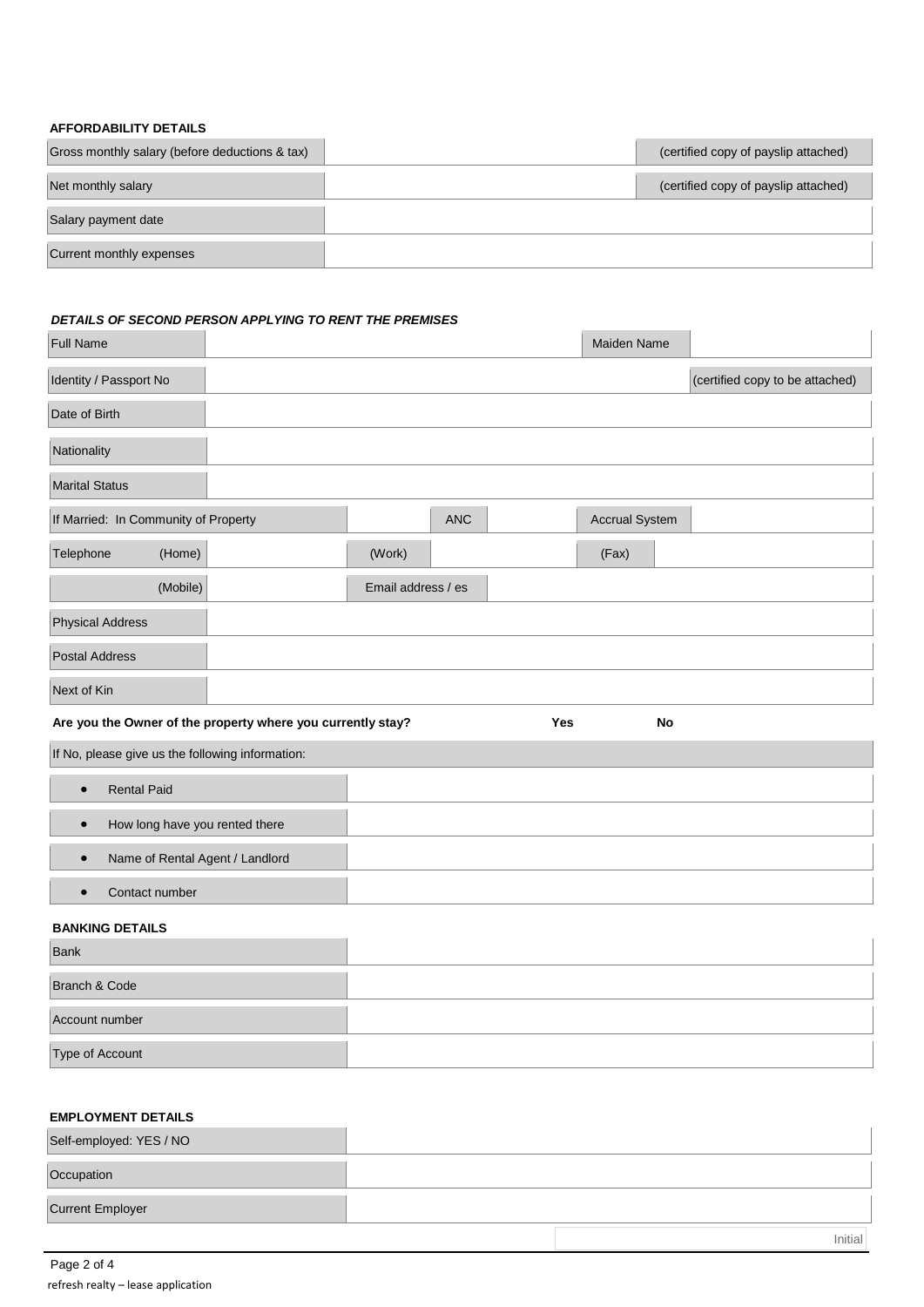## **AFFORDABILITY DETAILS**

| Gross monthly salary (before deductions & tax) | (certified copy of payslip attached) |
|------------------------------------------------|--------------------------------------|
| Net monthly salary                             | (certified copy of payslip attached) |
| Salary payment date                            |                                      |
| Current monthly expenses                       |                                      |

#### **GENERAL DETAILS**

Who will be staying at the Premises for the whole period of the Lease?

| Number of adults                      |  |  |  |  |  |
|---------------------------------------|--|--|--|--|--|
| Number of children                    |  |  |  |  |  |
| Children's ages                       |  |  |  |  |  |
| Names of Schools attended by children |  |  |  |  |  |
|                                       |  |  |  |  |  |

#### Number of vehicles at Premises

| 1. Type | Registration |  |
|---------|--------------|--|
| 2. Type | Registration |  |

| Have you (or both of you) ever had any judgments / defaults granted against you?           | Yes | No |
|--------------------------------------------------------------------------------------------|-----|----|
| If Yes, please give details                                                                |     |    |
|                                                                                            |     |    |
|                                                                                            |     |    |
| Are you (or both of you) presently under, or have ever undergone, debt review proceedings? | Yes | No |
| If Yes, please give details                                                                |     |    |

I / we declare that the information we have given in this application form is true and correct to the best of my / our knowledge and that I / we have not failed to provide any information which, if the Landlord had known such information, would have not allowed the application to be successful.

Upon acceptance by the Landlord and the presenting of an Agreement of Lease, I / we agree to pay the following:

| Deposit for Unit Rent    | R |
|--------------------------|---|
| Deposit for Parking Rent | R |
| Parking Gate Remote Fee  | R |
| Lease fee                | R |
| Pro-rata rent            | R |
| 1st Month rent           | R |
| Total                    | R |